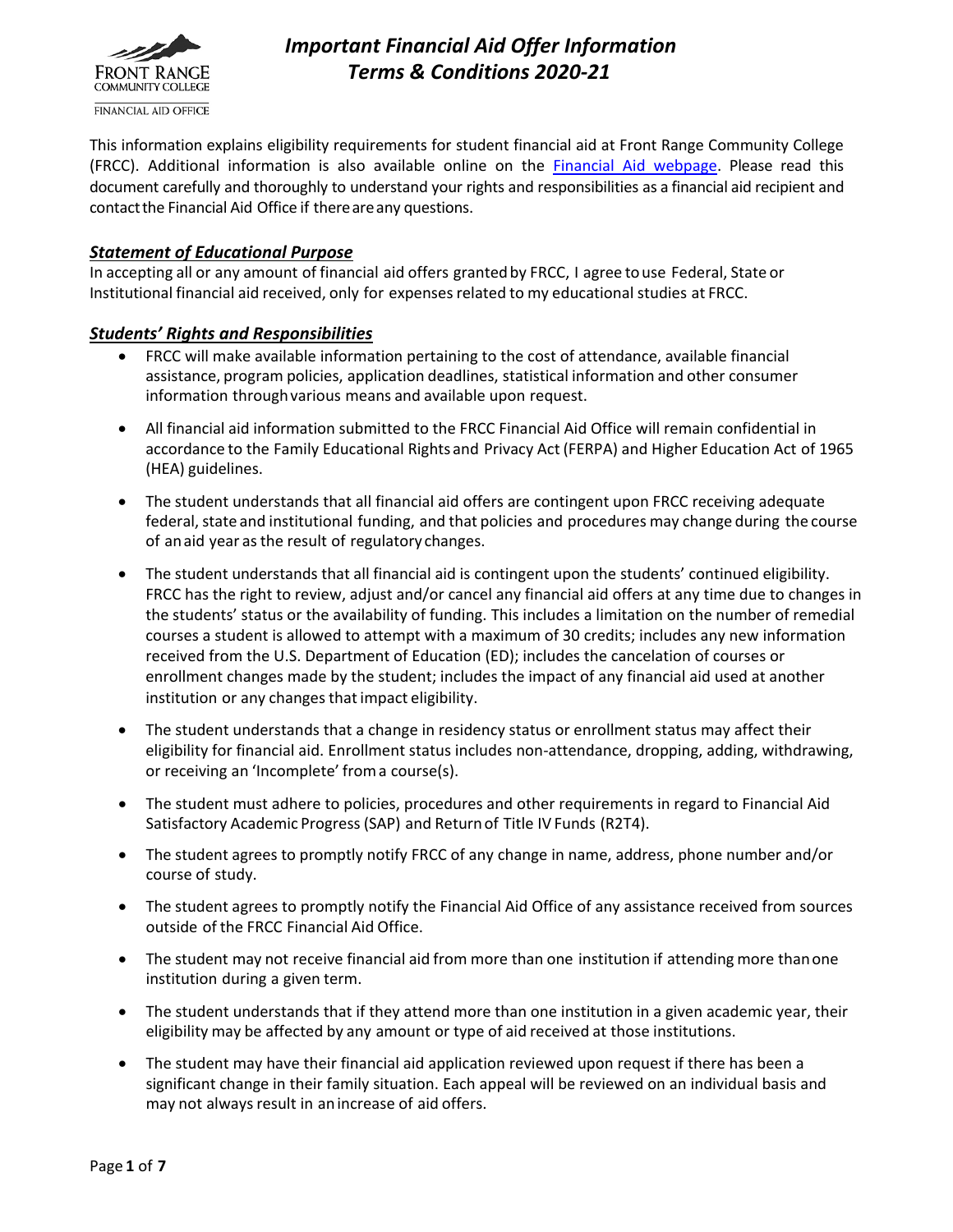• The student must supply accurate information on all documentation submitted to the Financial Aid Office. Funds obtained on the basis of false, misleading or inaccurate information must be repaid and could result in criminal prosecution, prison sentence, and/or fine pursuant to U.S. Criminal Code and Colorado Criminal Code.

# *Aid Eligibility and Enrollment*

Financial aid eligibility requires a student to be enrolled in a degree and/or certificate programthat is eligible for financial aid with the intent to complete their academic programof study.

Financial aid offers are based upon full-time enrollment for fall and spring term. The majority of aid programs require at least ½-time attendance for authorization of payment to a students' FRCC account. Federal Pell Grants may be authorized for less-than ½-time attendance. Other grant funds are prorated based upon the enrollment statuses below. If the attendance status changes throughout the term, aid may be adjusted accordingly. Please contact the Financial Aid Office for any questions.

- Full Time = 12.0 or more credit hours
- $\frac{3}{4}$  Time  $=$  9.0 to 11.5 credit hours
- $\frac{1}{2}$  Time  $=$  6.0 to 8.5 credit hours
- Less than  $\frac{1}{2}$  Time  $\qquad \qquad = \qquad .05$  to 5.5 credit hours

Non-credit courses and audited courses cannot be used to fulfill credit hour requirements.

### *Student Account Information*

- Students are responsible for any tuition, fees, bookstore charges or any other balances owed to FRCC.
- $\bullet$  Final tuition and fee amounts for each new aid year will be available after July 1st.
- If students are reported by their instructor for non-attendance, aid will be adjusted and it is the student's responsibility to contact the instructor if there is any discrepancy to rectify.

**Note: It is the student's responsibility to officially drop from courses within the appropriate timeframe and/or decline aid offered in a timely manner if the student decides not to attend. Failure to do so may resultin outstanding chargesowed by the studentto FRCC and/orfinancial aid programs.**

#### *To Decline Aid Offers*

If a student wishes to decline an aid offer, they may do so by submitting a Decline Form available on the [Financial Aid Forms webpage.](https://www.frontrange.edu/paying-for-college/financial-aid/forms) If a student declines an aid offer afterfunds have been creditedto their student account, the student may have a balance and owe FRCC.

# *Payment of Aid*

- Financial Aid is authorized for payment onto the student account in the form of grant, loan and scholarship funds. These funds will first be applied toward the payment of any outstanding tuition and fee charges, as well as applicable bookstore charges owed to FRCC.
- Financial Aid is paid onto the student account after approximately 3 weeksinto each term.
- Students who receive more financial aid funding (excluding work study) than what is owed to FRCC, will receive a credit balance within 14 days of the payment of aid onto their student account. It is the responsibility of the student to ensure addresses are valid for proper notification and payment.
- Credit Balances will be issued electronically based on the student's refund preference and more information is available on the [Refunds webpage.](https://www.frontrange.edu/paying-for-college/refunds)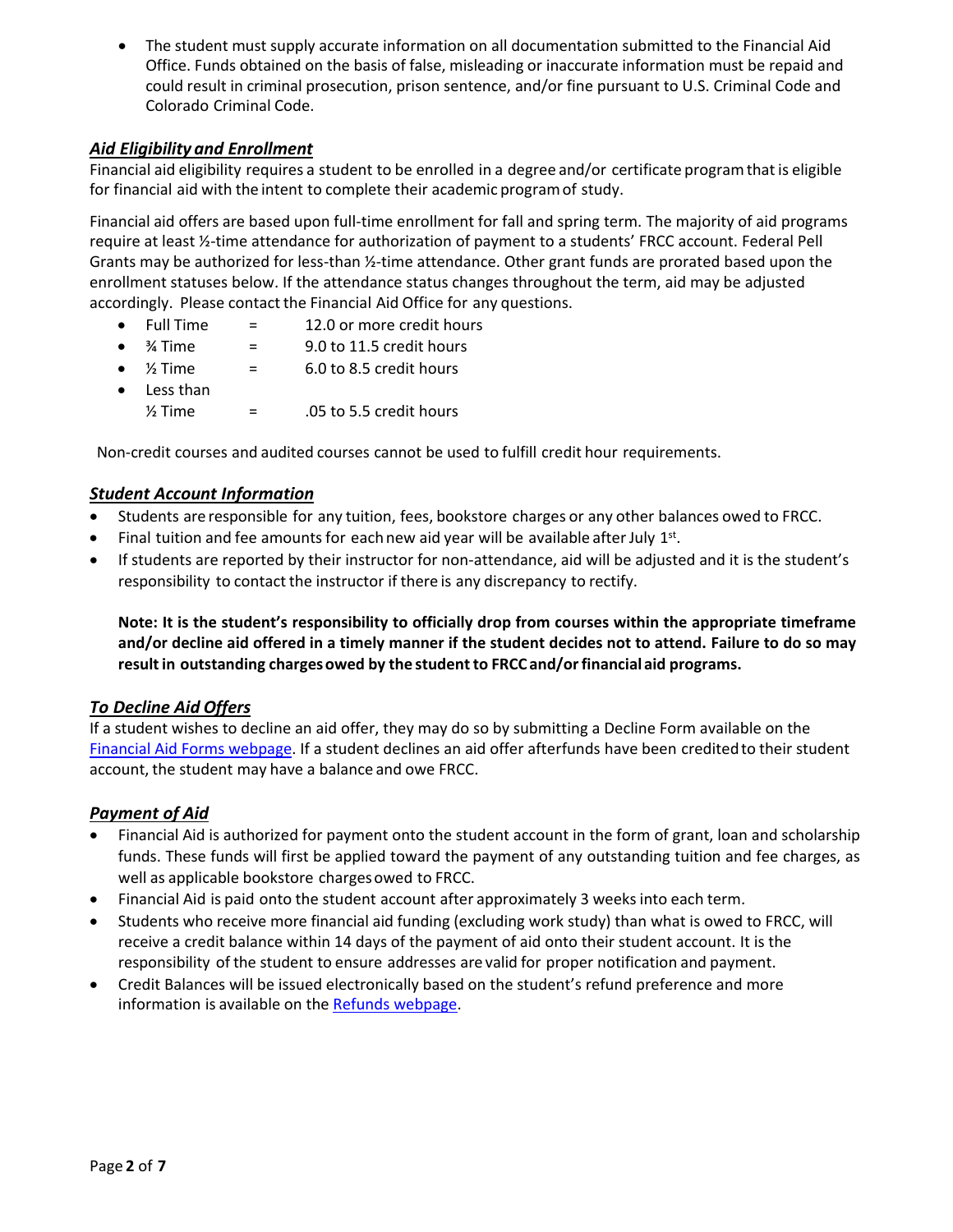# *Bookstore Account*

If a student is anticipatedto receive more financial aid (excluding work study) than what will be owed to FRCC, the student may charge books and supplies up to their specified eligibility amount at FRCC Bookstores. All requirements for each specific awarded fund must be met prior to Bookstore Account eligibility. For example, there are enrollment requirements for a Pell Grant, and the Master Promissory Note and Entrance Counseling must be completed for a student loan. Please check the [Buy Books webpage](https://www.frontrange.edu/paying-for-college/buying-books) for more information in regard to purchasing books and supplies.

# *Financial Aid EligibilityDetermination*

- Financial aid is intended to help cover the portion of college expenses which cannot be paid by the student and/or their family.
- The 'Expected Family Contribution' (EFC) is based upon information provided by the student when completing the Free Application for Federal Student Aid (FAFSA) or the Institutional Income Form. The federal processor uses the information provided on the FAFSA to determine the family contribution and the results are sent to FRCC.
- FRCC's April 1<sup>st</sup> priority consideration date enables a student to be considered for funds other than Federal Pell Grants, Federal Direct Loans and Federal PLUS Loans, such as work study and state grants.
- An estimated 'Cost of Attendance' (COA) is used when determining a financial aid offers. The chart below demonstrates which items are included in the COA.
- Financial aid offers are based upon student eligibility criteria and the availability of federal, state and institutional funds in accordance with federal, state and institutional regulations and guidelines.
- A financial aid offer may be a combination of different types of aid; which may include grants, scholarships, work study and loans.
- Please note that when enrollment is less-than 1/2-time, the COA may be adjusted per term to reflect actual costs.

# *Estimated 'Cost of Attendance' (COA)*

The COA below is based upon full-time attendance for fall and spring term. The COA may be different for students who are not enrolled full-time or have different degree/certificate programcosts.

|                          | In State<br>at home | In State<br>off-campus | Out-of-State<br>at home | Out-of-State<br>off-campus |
|--------------------------|---------------------|------------------------|-------------------------|----------------------------|
| <b>Tuition/Fees</b>      | \$4,086.00          | \$4,086.00             | \$15,388.00             | \$15,388.00                |
| <b>Books/Supplies</b>    | \$1,800.00          | \$1,800.00             | \$1,800.00              | \$1,800.00                 |
| Room/Board               | \$4,626.00          | \$11,439.00            | \$4,626.00              | \$11,439.00                |
| <b>Personal Expenses</b> | \$3,537.00          | \$4,590.00             | \$3,537.00              | \$4,590.00                 |
| Transportation           | \$1,665.00          | \$1,665.00             | \$1,665.00              | \$1,665.00                 |
| Total                    | \$15,714.00         | \$23,580.00            | \$27,016.00             | \$34,882.00                |

### *Estimated* **9-Month Cost of Attendance for 2020-21** *(Final Tuition/Fee amounts anticipated July 2020)*

# *Types of Financial Aid*

#### **Grants**

Grants are funds that do not need to be repaid unless a student does not meet eligibility requirements, such as successful completion of all enrolled credit hours. A financial aid offer may include grant funds as permitted by guidelines and funding levels. Grantsfunds are generallyprorated based on enrollment status.

• **Federal Pell Grant:** Funded by the federal government and offered to undergraduate students. The Financial Aid Office must have a valid Student Aid Report (SAR) with a valid Expected Family Contribution (EFC). Offers are based upon COA, EFC, enrollment status, and are determined by a federally established payment schedule. The amount of Federal Pell Grant funds a student may receive over their lifetime islimited to the equivalent of six years (full-time status) of funding. Students enrolled less-than ½-time may receive a Pell Grant if qualified based upon EFC.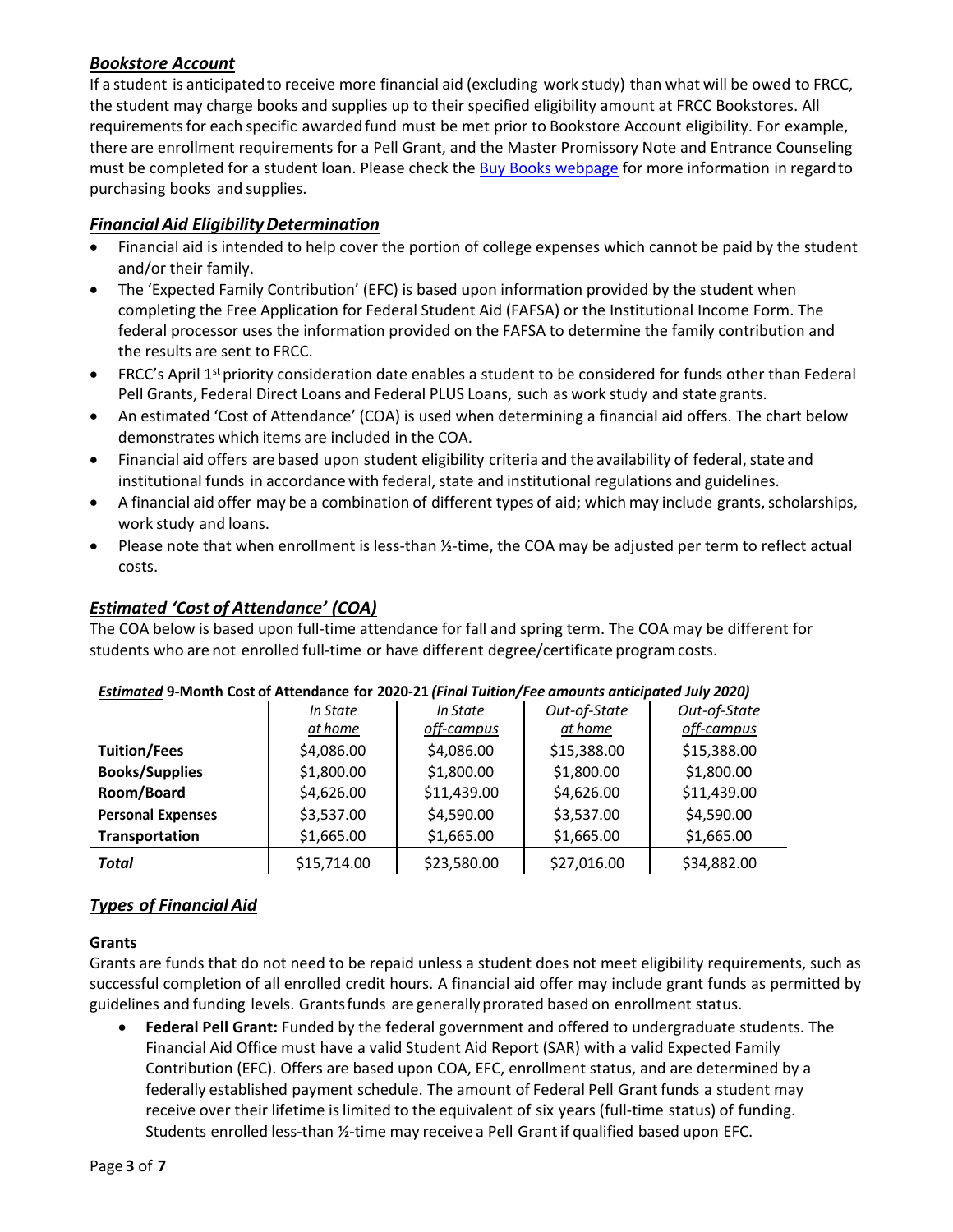- **Federal Supplemental Education Opportunity Grant (FSEOG):** Funded by the federal government and offered to undergraduate students with documented exceptional financial need. Students with the lowest EFC and a Federal Pell Grant will be given first consideration.
- **Colorado Student Grant:** Funded by the Colorado General Assembly and offered to resident undergraduateswith documented financial need.

### **Scholarships and Other Outside Resources**

- **FRCC Foundation Scholarships**
- **Other State of Colorado Scholarships**
- **Institutional Scholarships**
- **External or Private Scholarships**

Scholarship criteria varies upon the funding source and/or donor. A student's financial aid offering must reflect all of these sources of financial assistance. Offers may be adjusted for additional outside resources received by the student if the combination of offers is over the COA. If an externaldonor does not honor the scholarship offer, the student will be responsible for any outstanding balances. Students are responsible for reporting all external scholarships and assistance they receive to the Financial Aid Office.

### **Work Study**

Work Study provides a student the opportunity to earn financial aid funding through employment and is selfhelp aid. Payroll earnings are directly deposited into a bank account chosen by the student. Types of positions vary depending on skills, interests and goals. Community Service work study positions are also available. Information on work study positions is available on the [Work Study and Student Employment](https://www.frontrange.edu/paying-for-college/financial-aid/types-of-financial-aid/work-study-and-student-employment) webpage. Students must be attending 6.0 or more credit hours and be meeting all eligibility criteria.

- **Federal Work Study:** Federal government funded work programs with a portion of the funds contributed by FRCC and offered to students with documented financial need. Off-campus positions may also be available with non-profit agencies and local elementary schools.
- **Colorado Work Study:** Funded by the Colorado General Assembly for work programs and offered to undergraduate Colorado residents with documented financial need.
- **Colorado No-Need Work-Study:** Funded by the Colorado General Assembly for work programs and offered to undergraduate Colorado residents without documented financial need.

#### **Student/Parent Loans**

William D. Ford Federal Direct Loan Programs are funded by the federal government and administered by FRCC. Students must be enrolled 6.0 or more credit hours and meet eligibility requirements to receive loan funds. Offers are based upon eligibility and limitsset, which are listed in the *Student Loan Limits*table on page 5. Student and/or parent loans must be repaid and follow specified requirements.

Prior to authorizationand payment of loan proceeds, the following items need to occur.

- The student needs to review and can choose to accept up to the offered loan amount on the "accept awardoffer" tab via eWOLF.
- First-time borrowers are required to complete Entrance Loan Counseling at [https://studentloans.gov.](https://studentloans.gov/)
- A Master Promissory Note (MPN) must be completed and signed at [https://studentloans.gov.](https://studentloans.gov/)
- First-time borrowers must wait for 30 days with continual enrollment of 6.0 or more credit hours before loan funds are paid.

#### *Additional Information*

- One-term loans are divided in two equal payments on different dates.
- Once a student graduates, stops attending or is attending below  $\frac{1}{2}$ -time; they must complete Exit Loan Counseling.
- Students must ensure that their loan servicer is notified immediately of any address change. This must be done by the student borrower.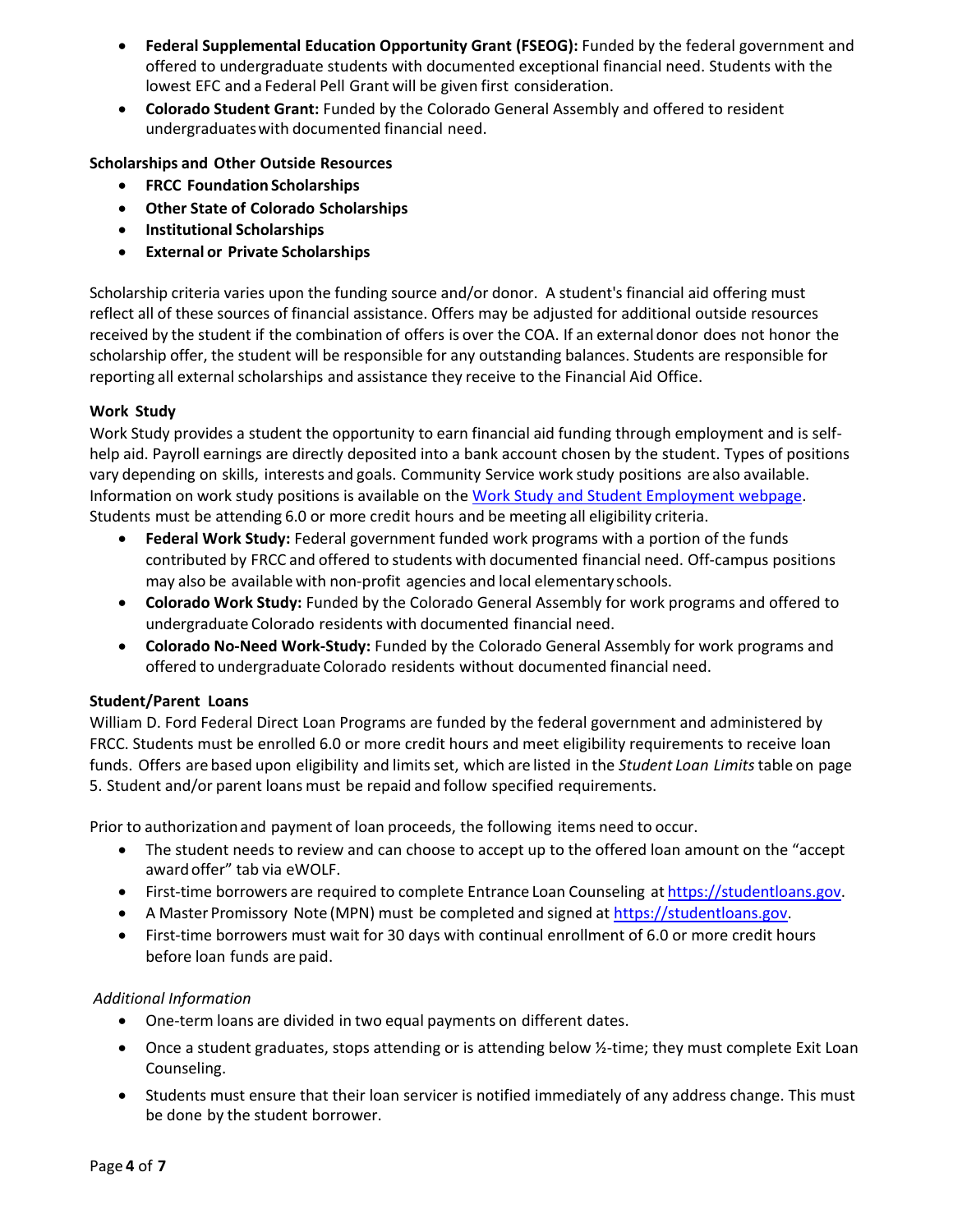### *Federal Direct Subsidized Loan:*

Loans based upon documented financial need. The federal government paysthe interest while the student is in school. Repayment of the loan and interest begins six months after the student graduates, stops attending, or is attending less than 6.0 credit hours. Origination fees are deducted prior to the payment of loan funds.

There is a limit on the maximum period of time (measured in academic years) that a student can receive subsidized loans. In general, a student may not receive subsidized loans for more than 150% of the published length of your program. This is called your "maximum eligibility period". Transferring between schools may cause a loss of subsidy on loans. In addition, program changes can also cause a loss of subsidy and eligibility for future loans.

#### *Federal Direct Unsubsidized Loan:*

These loans are not based on financial need. The borrower is responsible for all interest payments during and after attending school. Repayment of the loan begins six months after thestudent graduates, stops attending, or is attending less than 6.0 credit hours. Origination fees are deducted prior to the payment of loan funds.

#### *Federal Direct PLUS Loan:*

These are federal loans that a parent(s) of dependent undergraduate student can borrow to help pay for their student's educational expenses. The amount is limited to the cost of attendance minus other aid accepted. Origination fees are deducted prior to the payment of loan funds. Loan funds will be applied to the students account. Depending upon the parent choice when completing and signing the PLUSapplications, credit balance refunds will be given to the student or parent. Repayment of the loan by the parent(s) will begin 60 days after the second payment of the loan proceeds.

#### *Loan Limits:*

There are annual limits for the amount a student can borrow in a given aid year, regardless of transferring from/to another school. This is in addition to the overall maximum amount a student can borrowwhile attending as an undergraduate student.

- 1<sup>st</sup> year undergraduate
	- o Dependent student annual total \$5,500
		- Subsidized \$3,500
		- Unsubsidized \$2,000
	- o Independent Student annual total \$9,500
		- Subsidized \$3,500
		- Unsubsidized \$6,000
- 2<sup>nd</sup> year undergraduate
	- o Dependent student annual total \$6,500
		- Subsidized \$4,500
		- Unsubsidized \$2,000
	- o Independent Student annual total \$10,500
		- Subsidized \$4,500
		- Unsubsidized \$6,000
- 3<sup>rd</sup> & 4<sup>th</sup> year undergraduate
	- o Dependent student annual total \$7,500
		- Subsidized \$5,500
		- Unsubsidized \$2,000
		- o Independent Student annual total \$12,500
			- Subsidized \$5,500
			- Unsubsidized \$7,000
- Maximum aggregate amountsfor Federal Loans(Subsidized and Unsubsidized combined)
	- o Dependent undergraduate Student \$31,000
	- o Independent undergraduate Student \$57,500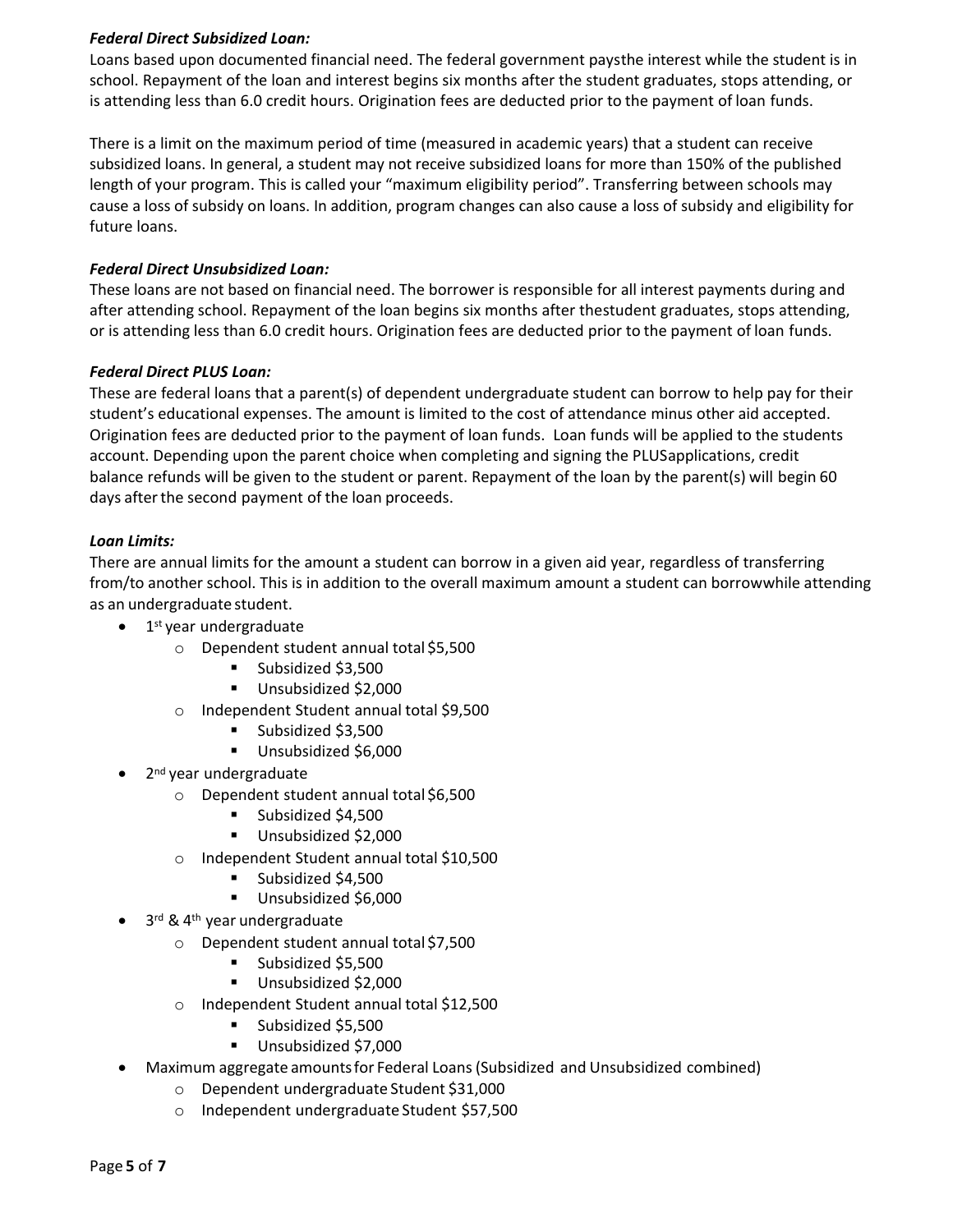• For dependent students whose parents cannot borrow under the PLUS program, the additional unsubsidized amount a student canrequest to borrow isthe same as an independent student.

# *FinancialAid Satisfactory Academic Progress (FA SAP)*

As a financial aid recipient, a student is required to maintain satisfactory academic progress in accordance with FRCC's Financial Aid Satisfactory Academic Progress Policy. The policy applies to recipients of grants, work study, loans and possibly some scholarships. Federal regulations require that a students' entire academic record be reviewed for satisfactory academic progress, whether or not financial aid was previously received. This includes academic amnesty programs that may exclude previous grades from being calculated into a current Grade Point Average (GPA).

### FA SAP Standards

To meet satisfactory academic progress standards, students **must**:

- Maintaina minimum cumulative GPA of 2.0 or above for all credits attempted
- Complete 67% or above of cumulative attempted credit hours
	- o Credits Completed / Credits Attempted x 100 = Completion Rate
	- o Transfer credit hours are included in the calculation
	- o Remedial credit hours are included in the calculation
- Complete eligible degree/certificate programwithin 150% of scheduled programlength
	- $\circ$  Once students have attempted 110% of the number of credits hours required for their degree or eligible certificate program, theywill be notified
	- o Transfer credit hours are included in the calculation
	- $\circ$  All attempted credit hours under all courses of study are included in the calculation
	- $\circ$  If it is determined at any point in time a student cannot complete their program of study within 150% of the program length, students will be ineligible for aid.
- In the event a student withdraws and/or fails all of their courses within a single term, they will also be ineligible for aid.

Review of Satisfactory Academic Progress will be completed shortly after the published due date for grades at the end of each term. Should a student fail to meet one or more of the above indicated standards, they will be placed on financial aid warning or ineligible for aid according to the policy. Additionally, any student who was previously put on a Financial Aid Academic Plan for a previous appeal and did not meet the standards of that plan would become ineligible at the end of the term and would need to re-appeal to be considered for future financial aid. After review, a notification will be sent to the student-issued CCCS email account and the status will be available on [eWOLF.](https://myportal.cccs.edu/jsp/misc/schoolLoginNew.jsp?school=frcc)

#### FA SAP Appeals

Students may appeal if they become ineligible for aid. The appeal must be submitted to the Financial Aid Office with a completed Appeal Form and supporting documentation. An Appeal Form may be obtained online on the [Financial Aid Forms webpage.](https://www.frontrange.edu/paying-for-college/financial-aid/forms) Students are responsible for presenting sufficient information and documentation to substantiate the existence of **extenuating circumstances**. No action will be taken on incomplete appeals. The appeal will only be considered once all supporting documentation has been received.

Examples of extenuating circumstances:

- Medical problems (family illness)
- Family emergency (deathof a family member)
- Other documented extenuating circumstances beyond the student's control

Students may also appeal on the basis of:

- Maximum allowable credit hours for currentlyenrolled program, or
- Funding for an additional degree and/or certificate.